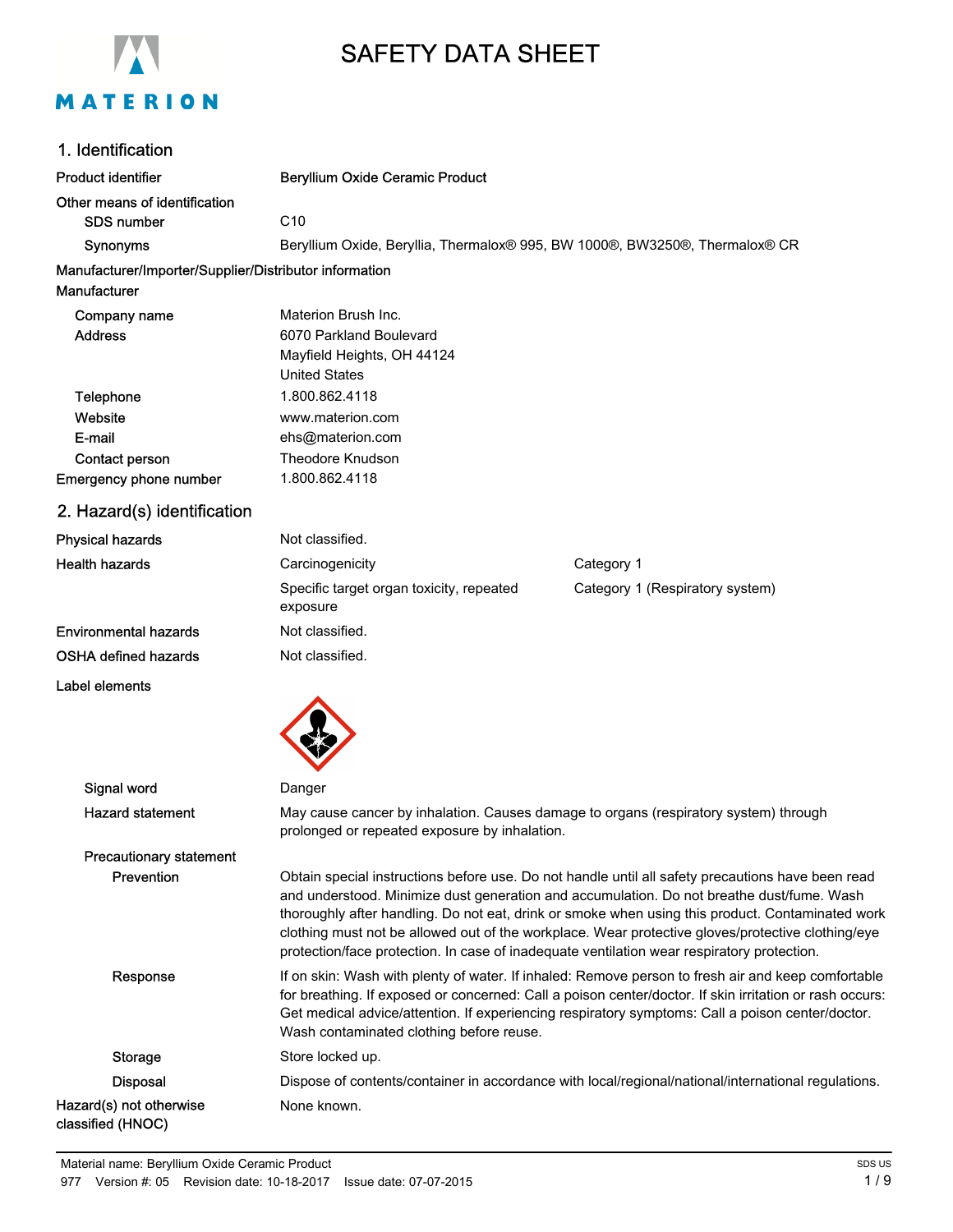**Substances** 

Supplemental information Exposure to the elements listed in Section 3 by inhalation, ingestion, and skin contact can occur when melting, casting, dross handling, pickling, chemical cleaning, heat treating, abrasive cutting, welding, grinding, sanding, polishing, milling, crushing, or otherwise heating or abrading the surface of this material in a manner which generates particulate.

For further information, please contact the Product Stewardship Department at +1.800.862.4118.

## 3. Composition/information on ingredients

| <b>Chemical name</b>                                                         | Common name and synonyms                                                                                                                                                                                                                                                                                                                                                                                                                                                                                                                                                                                                                                                                                                                                                                                                                                                                                                                                                                                                                                                                                                                               | <b>CAS number</b>                                                                                                                                                                                                                                                                                                                                                                                                                                                                             | %   |
|------------------------------------------------------------------------------|--------------------------------------------------------------------------------------------------------------------------------------------------------------------------------------------------------------------------------------------------------------------------------------------------------------------------------------------------------------------------------------------------------------------------------------------------------------------------------------------------------------------------------------------------------------------------------------------------------------------------------------------------------------------------------------------------------------------------------------------------------------------------------------------------------------------------------------------------------------------------------------------------------------------------------------------------------------------------------------------------------------------------------------------------------------------------------------------------------------------------------------------------------|-----------------------------------------------------------------------------------------------------------------------------------------------------------------------------------------------------------------------------------------------------------------------------------------------------------------------------------------------------------------------------------------------------------------------------------------------------------------------------------------------|-----|
| Beryllium Oxide                                                              |                                                                                                                                                                                                                                                                                                                                                                                                                                                                                                                                                                                                                                                                                                                                                                                                                                                                                                                                                                                                                                                                                                                                                        | 1304-56-9                                                                                                                                                                                                                                                                                                                                                                                                                                                                                     | 100 |
| 4. First-aid measures                                                        |                                                                                                                                                                                                                                                                                                                                                                                                                                                                                                                                                                                                                                                                                                                                                                                                                                                                                                                                                                                                                                                                                                                                                        |                                                                                                                                                                                                                                                                                                                                                                                                                                                                                               |     |
| Inhalation                                                                   | If symptoms develop move victim to fresh air. For breathing difficulties, oxygen may be necessary.<br>Breathing difficulty caused by inhalation of particulate requires immediate removal to fresh air. If<br>breathing has stopped, perform artificial respiration and obtain medical help.                                                                                                                                                                                                                                                                                                                                                                                                                                                                                                                                                                                                                                                                                                                                                                                                                                                           |                                                                                                                                                                                                                                                                                                                                                                                                                                                                                               |     |
| <b>Skin contact</b>                                                          | lodged under the skin must be removed.                                                                                                                                                                                                                                                                                                                                                                                                                                                                                                                                                                                                                                                                                                                                                                                                                                                                                                                                                                                                                                                                                                                 | Take off contaminated clothing and wash before reuse. Thoroughly wash skin cuts or wounds to<br>remove all particulate debris from the wound. Seek medical attention for wounds that cannot be<br>thoroughly cleansed. Treat skin cuts and wounds with standard first aid practices such as<br>cleansing, disinfecting and covering to prevent wound infection and contamination before<br>continuing work. Obtain medical help for persistent irritation. Material accidentally implanted or |     |
| Eye contact                                                                  | Immediately flush eyes with plenty of water for at least 15 minutes, lifting lower and upper eyelids<br>occasionally. Get medical attention if symptoms persist.                                                                                                                                                                                                                                                                                                                                                                                                                                                                                                                                                                                                                                                                                                                                                                                                                                                                                                                                                                                       |                                                                                                                                                                                                                                                                                                                                                                                                                                                                                               |     |
| Ingestion                                                                    | If swallowed, seek medical advice immediately and show this container or label. Induce vomiting<br>immediately as directed by medical personnel. Never give anything by mouth to an unconscious<br>person.                                                                                                                                                                                                                                                                                                                                                                                                                                                                                                                                                                                                                                                                                                                                                                                                                                                                                                                                             |                                                                                                                                                                                                                                                                                                                                                                                                                                                                                               |     |
| Most important<br>symptoms/effects, acute and<br>delayed                     | The beryllium oxide in the product is not known to cause acute health effects. Inhaling particulate<br>containing beryllium oxide can cause a serious, chronic lung disease called Chronic Beryllium<br>Disease (CBD) in some individuals.                                                                                                                                                                                                                                                                                                                                                                                                                                                                                                                                                                                                                                                                                                                                                                                                                                                                                                             |                                                                                                                                                                                                                                                                                                                                                                                                                                                                                               |     |
| Indication of immediate medical<br>attention and special treatment<br>needed | Treatment of Chronic Beryllium Disease: There is no known treatment which will cure chronic<br>beryllium disease. Prednisone or other corticosteroids are the most specific treatment currently<br>available. They are directed at suppressing the immunological reaction and can be effective in<br>diminishing signs and symptoms of chronic beryllium disease. In cases where steroid therapy has<br>had only partial or minimal effectiveness, other immunosuppressive agents, such as<br>cyclophosphamide, cyclosporine, or methotrexate, have been used. In view of the potential side<br>effects of all the immunosuppressive medications, including steroids such as prednisone, they<br>should be used only under the direct care of a physician. Other treatment, such as oxygen, inhaled<br>steroids or bronchodilators, may be prescribed by some physicians and can be effective in<br>selected cases. In general, treatment is reserved for cases with significant symptoms and/or<br>significant loss of lung function. The decision about when and with what medication to treat is a<br>judgment situation for individual physicians. |                                                                                                                                                                                                                                                                                                                                                                                                                                                                                               |     |
|                                                                              | In their 2014 official statement on the Diagnosis and Management of Beryllium Sensitivity and<br>Chronic Beryllium Disease, the American Thoracic Society states that "it seems prudent for<br>workers with BeS to avoid all future occupational exposure to beryllium."                                                                                                                                                                                                                                                                                                                                                                                                                                                                                                                                                                                                                                                                                                                                                                                                                                                                               |                                                                                                                                                                                                                                                                                                                                                                                                                                                                                               |     |
| <b>General information</b>                                                   | If exposed or concerned: get medical attention/advice. Get medical attention if symptoms occur.<br>Wash contaminated clothing before reuse. As supplied, there is no immediate medical risk with<br>beryllium oxide ceramic products in article form. First aid measures provided are related to<br>particulate containing beryllium oxide.                                                                                                                                                                                                                                                                                                                                                                                                                                                                                                                                                                                                                                                                                                                                                                                                            |                                                                                                                                                                                                                                                                                                                                                                                                                                                                                               |     |
| 5. Fire-fighting measures                                                    |                                                                                                                                                                                                                                                                                                                                                                                                                                                                                                                                                                                                                                                                                                                                                                                                                                                                                                                                                                                                                                                                                                                                                        |                                                                                                                                                                                                                                                                                                                                                                                                                                                                                               |     |
| Suitable extinguishing media                                                 | The product is non-combustible. Use extinguishing measures that are appropriate to local<br>circumstances and the surrounding environment.                                                                                                                                                                                                                                                                                                                                                                                                                                                                                                                                                                                                                                                                                                                                                                                                                                                                                                                                                                                                             |                                                                                                                                                                                                                                                                                                                                                                                                                                                                                               |     |
| Unsuitable extinguishing media                                               | Do not use water to extinguish fires around operations involving molten metal due to the potential<br>for steam explosions.                                                                                                                                                                                                                                                                                                                                                                                                                                                                                                                                                                                                                                                                                                                                                                                                                                                                                                                                                                                                                            |                                                                                                                                                                                                                                                                                                                                                                                                                                                                                               |     |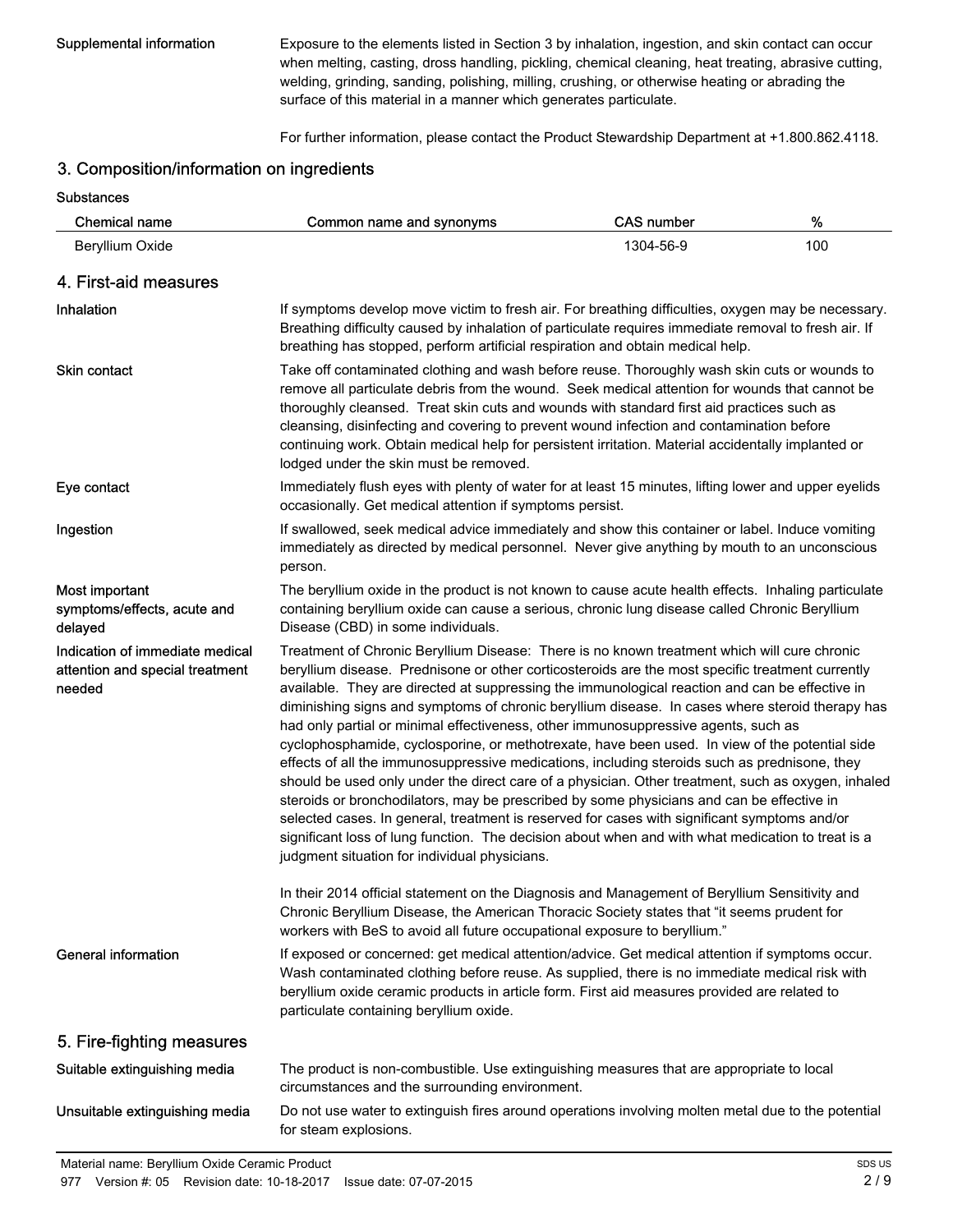| Specific hazards arising from<br>the chemical | Not applicable.                                                                                                                                                                 |
|-----------------------------------------------|---------------------------------------------------------------------------------------------------------------------------------------------------------------------------------|
| Special protective equipment                  | Firefighters should wear full protective clothing including self contained breathing apparatus. Wear                                                                            |
| and precautions for firefighters              | suitable protective equipment.                                                                                                                                                  |
| Fire fighting                                 | Move containers from fire area if you can do so without risk. Water runoff can cause environmental                                                                              |
| equipment/instructions                        | damage.                                                                                                                                                                         |
| Specific methods                              | Pressure-demand self-contained breathing apparatus must be worn by firefighters or any other<br>persons potentially exposed to the particulate released during or after a fire. |
| 6. Accidental release measures                |                                                                                                                                                                                 |
| Personal precautions, protective              | In solid form this material poses no special clean-up problems. Wear appropriate protective                                                                                     |
| equipment and emergency                       | equipment and clothing during clean-up                                                                                                                                          |

| equipment and emergency<br>procedures                           | equipment and clothing during clean-up.                                                                                                                                                                                                                                                                                                                                                                                                                 |
|-----------------------------------------------------------------|---------------------------------------------------------------------------------------------------------------------------------------------------------------------------------------------------------------------------------------------------------------------------------------------------------------------------------------------------------------------------------------------------------------------------------------------------------|
| Methods and materials for<br>containment and cleaning up        | Clean up in accordance with all applicable regulations.                                                                                                                                                                                                                                                                                                                                                                                                 |
| <b>Environmental precautions</b>                                | Avoid release to the environment. In the event of a spill or accidental release, notify relevant<br>authorities in accordance with all applicable regulations. Prevent further leakage or spillage if safe<br>to do so. Avoid discharge into drains, water courses or onto the ground.                                                                                                                                                                  |
| 7. Handling and storage                                         |                                                                                                                                                                                                                                                                                                                                                                                                                                                         |
| Precautions for safe handling                                   | Obtain special instructions before use. Do not handle until all safety precautions have been read<br>and understood. Minimize dust generation and accumulation. Do not breathe dust/fume. Wear<br>protective gloves/protective clothing/eye protection/face protection. Wear respiratory protection.<br>Wash thoroughly after handling. When using, do not eat, drink or smoke. Contaminated work<br>clothing must not be allowed out of the workplace. |
| Conditions for safe storage.<br>including any incompatibilities | Keep locked-up. Avoid contact with acids and alkalies. Avoid contact with oxidizing agents.                                                                                                                                                                                                                                                                                                                                                             |

## 8. Exposure controls/personal protection

## Occupational exposure limits

## US. OSHA Specifically Regulated Substances (29 CFR 1910.1001-1050)

| <b>Material</b>                             | <b>Type</b> | Value                              |                     |
|---------------------------------------------|-------------|------------------------------------|---------------------|
| Beryllium Oxide Ceramic<br>Product          | <b>STEL</b> | $0.002$ mg/m $3$ (as<br>beryllium) |                     |
|                                             | <b>TWA</b>  | 0.0002 mg/m3 (as<br>beryllium)     |                     |
| Components                                  | <b>Type</b> | Value                              |                     |
| Beryllium Oxide (CAS                        | <b>STEL</b> | $0.002$ mg/m $3$ (as               |                     |
| 1304-56-9)                                  |             | beryllium)                         |                     |
|                                             | <b>TWA</b>  | 0.0002 mg/m3 (as                   |                     |
|                                             |             | beryllium)                         |                     |
| US. ACGIH Threshold Limit Values            |             |                                    |                     |
| <b>Material</b>                             | <b>Type</b> | Value                              | Form                |
| Beryllium Oxide Ceramic<br>Product          | <b>TWA</b>  | 0.00005 mg/m3                      | Inhalable fraction. |
| Components                                  | Type        | Value                              | Form                |
| Beryllium Oxide (CAS                        | <b>TWA</b>  | 0.00005 mg/m3                      | Inhalable fraction. |
| 1304-56-9)                                  |             |                                    |                     |
| US. NIOSH: Pocket Guide to Chemical Hazards |             |                                    |                     |
| <b>Material</b>                             | Type        | Value                              |                     |
| Beryllium Oxide Ceramic                     | Ceiling     | $0.0005$ mg/m $3$ (as              |                     |
| Product                                     |             | beryllium)                         |                     |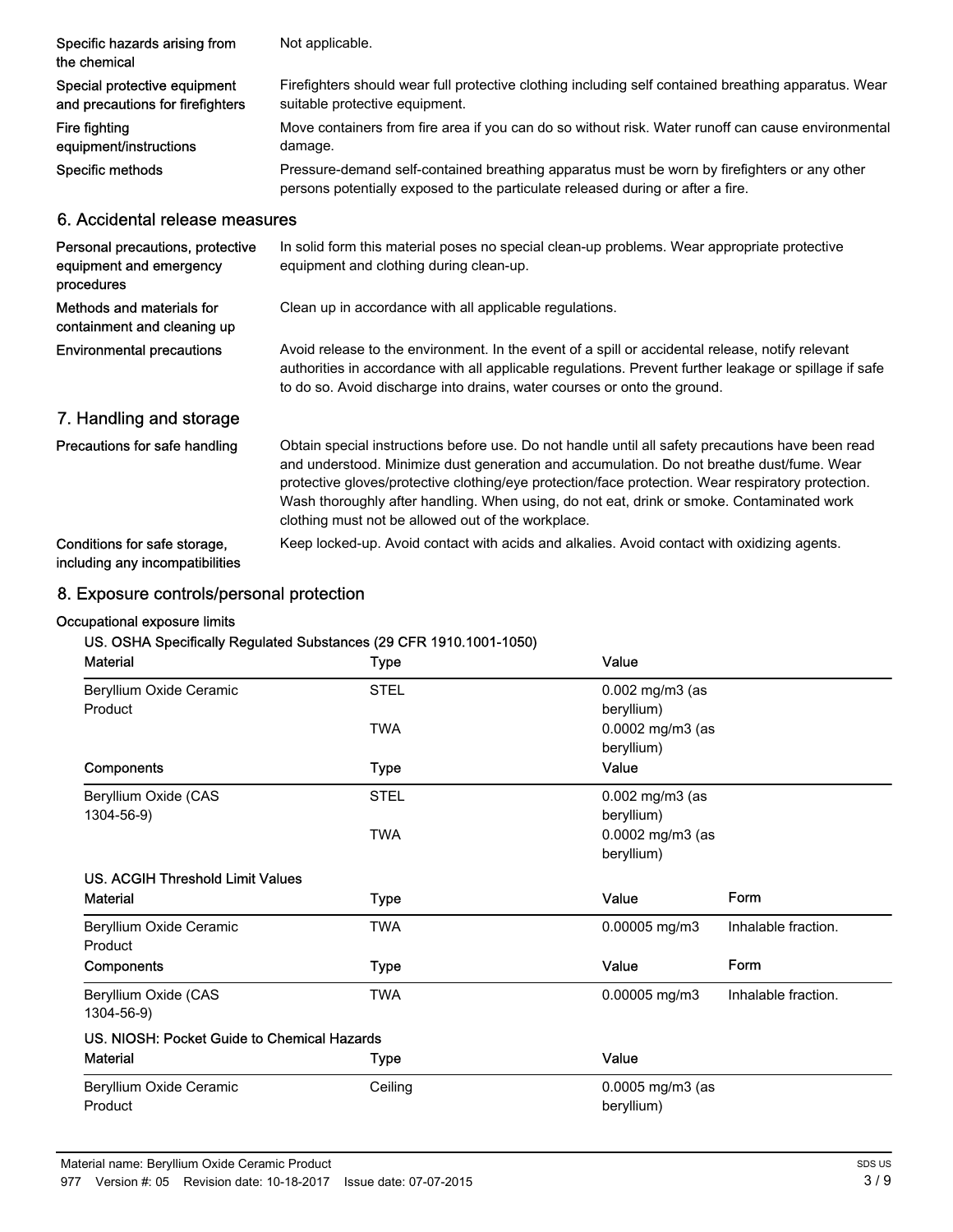## US. NIOSH: Pocket Guide to Chemical Hazards

| Components                         | <b>Type</b>                                                                                                                                                                                                                                                                                                                                                                                                                                                                                                                                                                                                                                                                                                                                                                                                                                                                                                                                                                                                                                                                                                                                                                                                                                                                                                                                                                                                                                                   | Value                                                                                                                                                                                                                                                                                                                                                                                                                                                                                                                                                                                                               |
|------------------------------------|---------------------------------------------------------------------------------------------------------------------------------------------------------------------------------------------------------------------------------------------------------------------------------------------------------------------------------------------------------------------------------------------------------------------------------------------------------------------------------------------------------------------------------------------------------------------------------------------------------------------------------------------------------------------------------------------------------------------------------------------------------------------------------------------------------------------------------------------------------------------------------------------------------------------------------------------------------------------------------------------------------------------------------------------------------------------------------------------------------------------------------------------------------------------------------------------------------------------------------------------------------------------------------------------------------------------------------------------------------------------------------------------------------------------------------------------------------------|---------------------------------------------------------------------------------------------------------------------------------------------------------------------------------------------------------------------------------------------------------------------------------------------------------------------------------------------------------------------------------------------------------------------------------------------------------------------------------------------------------------------------------------------------------------------------------------------------------------------|
| Beryllium Oxide (CAS<br>1304-56-9) | Ceiling                                                                                                                                                                                                                                                                                                                                                                                                                                                                                                                                                                                                                                                                                                                                                                                                                                                                                                                                                                                                                                                                                                                                                                                                                                                                                                                                                                                                                                                       | $0.0005$ mg/m $3$ (as<br>beryllium)                                                                                                                                                                                                                                                                                                                                                                                                                                                                                                                                                                                 |
| <b>Material</b>                    | US. California Code of Regulations, Title 8, Section 5155. Airborne Contaminants<br><b>Type</b>                                                                                                                                                                                                                                                                                                                                                                                                                                                                                                                                                                                                                                                                                                                                                                                                                                                                                                                                                                                                                                                                                                                                                                                                                                                                                                                                                               | Value                                                                                                                                                                                                                                                                                                                                                                                                                                                                                                                                                                                                               |
| Beryllium Oxide Ceramic<br>Product | Ceiling<br>PEL                                                                                                                                                                                                                                                                                                                                                                                                                                                                                                                                                                                                                                                                                                                                                                                                                                                                                                                                                                                                                                                                                                                                                                                                                                                                                                                                                                                                                                                | $0.025$ mg/m $3$ (as<br>beryllium)<br>0.0002 mg/m3 (as                                                                                                                                                                                                                                                                                                                                                                                                                                                                                                                                                              |
| Components                         | <b>Type</b>                                                                                                                                                                                                                                                                                                                                                                                                                                                                                                                                                                                                                                                                                                                                                                                                                                                                                                                                                                                                                                                                                                                                                                                                                                                                                                                                                                                                                                                   | beryllium)<br>Value                                                                                                                                                                                                                                                                                                                                                                                                                                                                                                                                                                                                 |
| Beryllium Oxide (CAS<br>1304-56-9) | Ceiling                                                                                                                                                                                                                                                                                                                                                                                                                                                                                                                                                                                                                                                                                                                                                                                                                                                                                                                                                                                                                                                                                                                                                                                                                                                                                                                                                                                                                                                       | $0.025$ mg/m $3$ (as<br>beryllium)                                                                                                                                                                                                                                                                                                                                                                                                                                                                                                                                                                                  |
|                                    | <b>PEL</b>                                                                                                                                                                                                                                                                                                                                                                                                                                                                                                                                                                                                                                                                                                                                                                                                                                                                                                                                                                                                                                                                                                                                                                                                                                                                                                                                                                                                                                                    | 0.0002 mg/m3 (as<br>beryllium)                                                                                                                                                                                                                                                                                                                                                                                                                                                                                                                                                                                      |
| <b>Biological limit values</b>     |                                                                                                                                                                                                                                                                                                                                                                                                                                                                                                                                                                                                                                                                                                                                                                                                                                                                                                                                                                                                                                                                                                                                                                                                                                                                                                                                                                                                                                                               |                                                                                                                                                                                                                                                                                                                                                                                                                                                                                                                                                                                                                     |
| <b>Exposure guidelines</b>         | No biological exposure limits noted for the ingredient(s).<br>Based on joint research conducted with the National Institute for Occupational Safety and Health<br>(NIOSH), Materion adopted an 8 element Beryllium Worker Protection Model (BWPM) which<br>includes the use of a recommended exposure guideline (REG) for airborne beryllium of 0.2 µg/m3<br>as a time-weighted average (TWA) limit for an 8-hour work day. Subsequent NIOSH studies have<br>shown that the BWPM has reduced but not eliminated the risk of beryllium sensitization and<br>chronic beryllium disease (CBD) in workers. Information on the BWPM can be found at<br>www.berylliumsafety.com or by contacting Materion at +1 800.862.4118. In January 2017, OSHA<br>issued a comprehensive occupational health standard for beryllium which includes a Permissible<br>Exposure Limit (PEL) of 0.2 µg/m3 as an 8-hour TWA. In its evaluation, OSHA concluded that<br>"despite the reduction in risk expected with the new PEL, the risks of CBD and cancer to workers<br>with average exposure levels of 0.2 µg/m3 are still clearly significant." (Preamble to Final Rule,<br>Occupational Exposure to Beryllium, Docket #OSHA-H005C-2006-0870, at 316.) Therefore,<br>Materion recommends that beryllium users not only comply with the OSHA Beryllium Standard and<br>carefully apply all elements of the BWPM, but reduce airborne exposures to the lowest feasible<br>level. |                                                                                                                                                                                                                                                                                                                                                                                                                                                                                                                                                                                                                     |
|                                    | relative index of toxicology."                                                                                                                                                                                                                                                                                                                                                                                                                                                                                                                                                                                                                                                                                                                                                                                                                                                                                                                                                                                                                                                                                                                                                                                                                                                                                                                                                                                                                                | The American Conference of Governmental Industrial Hygienists (ACGIH®) is a scientific body<br>that has developed guidelines for all listed substances. In its development documents, the<br>ACGIH® states that "Threshold Limit Values and Biological Exposure Indices represent conditions<br>under which ACGIH® believes that nearly all workers may be repeatedly exposed without adverse<br>health effects. They are not fine lines between safe and dangerous exposures, nor are they a<br>Specific genetic factors have been identified and shown to increase an individual's susceptibility to              |
|                                    |                                                                                                                                                                                                                                                                                                                                                                                                                                                                                                                                                                                                                                                                                                                                                                                                                                                                                                                                                                                                                                                                                                                                                                                                                                                                                                                                                                                                                                                               | CBD. Medical testing is available to detect those genetic factors in individuals.                                                                                                                                                                                                                                                                                                                                                                                                                                                                                                                                   |
| Appropriate engineering controls   | Ensure adequate ventilation, especially in confined areas.                                                                                                                                                                                                                                                                                                                                                                                                                                                                                                                                                                                                                                                                                                                                                                                                                                                                                                                                                                                                                                                                                                                                                                                                                                                                                                                                                                                                    | Good general ventilation (typically 10 air changes per hour) should be used. Ventilation rates<br>should be matched to conditions. If applicable, use process enclosures, local exhaust ventilation,<br>or other engineering controls to maintain airborne levels below recommended exposure limits. If<br>exposure limits have not been established, maintain airborne levels to an acceptable level.                                                                                                                                                                                                              |
|                                    |                                                                                                                                                                                                                                                                                                                                                                                                                                                                                                                                                                                                                                                                                                                                                                                                                                                                                                                                                                                                                                                                                                                                                                                                                                                                                                                                                                                                                                                               | Whenever possible, the use of local exhaust ventilation or other engineering controls is the<br>preferred method of controlling exposure to airborne particulate. Where utilized, exhaust inlets to<br>the ventilation system must be positioned as close as possible to the source of airborne<br>generation. Avoid disruption of the airflow in the area of a local exhaust inlet by equipment such as<br>a man-cooling fan. Check ventilation equipment regularly to ensure it is functioning properly.<br>Provide training on the use and operation of ventilation to all users. Use qualified professionals to |

design and install ventilation systems.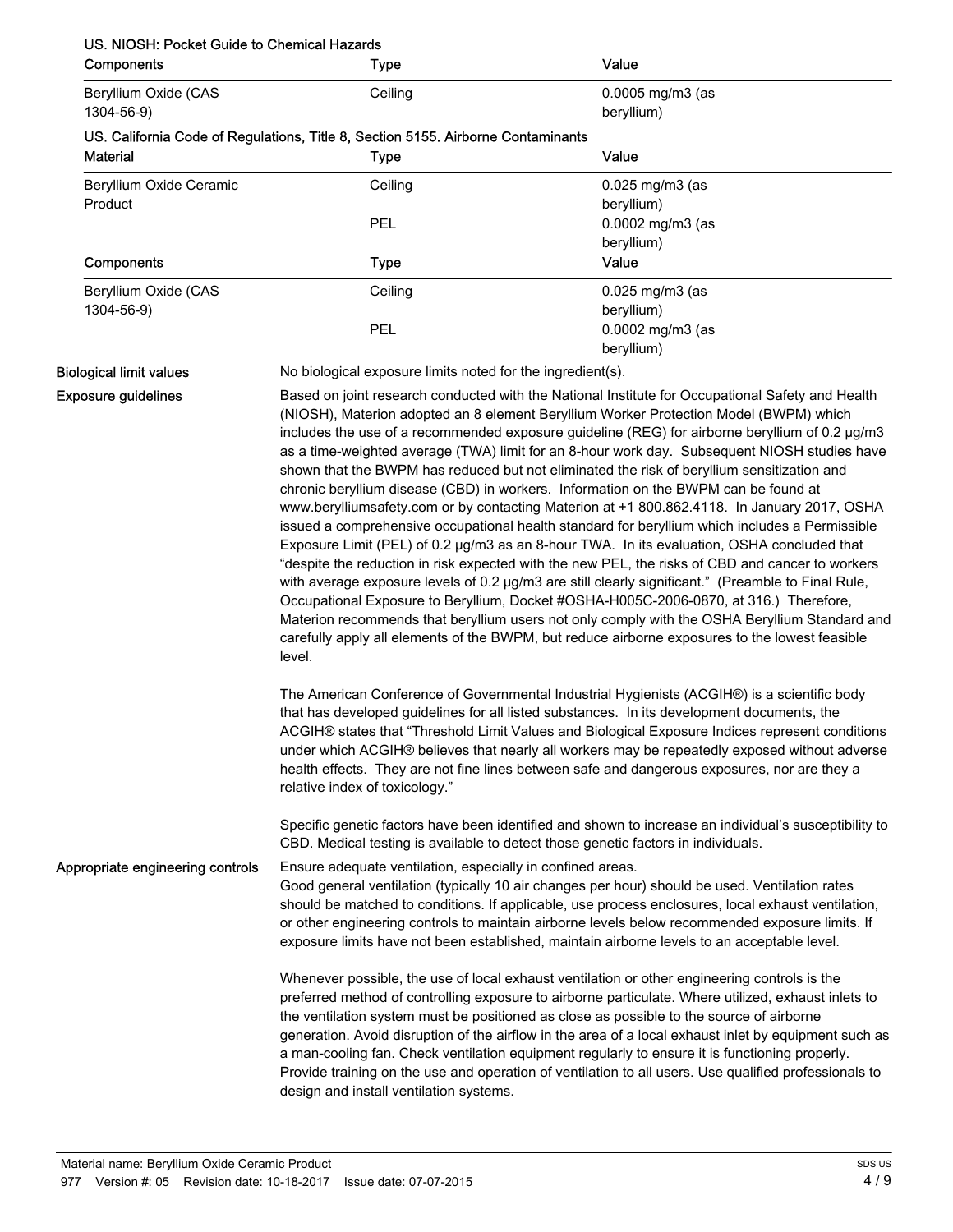#### Control parameters

VENTILATION: Good general ventilation (typically 10 air changes per hour) should be used. Ventilation rates should be matched to conditions. If applicable, use process enclosures, local exhaust ventilation, or other engineering controls to maintain airborne levels below recommended exposure limits. If exposure limits have not been established, maintain airborne levels to an acceptable level.

Whenever possible, the use of local exhaust ventilation or other engineering controls is the preferred method of controlling exposure to airborne particulate. Where utilized, exhaust inlets to the ventilation system must be positioned as close as possible to the source of airborne generation. Avoid disruption of the airflow in the area of a local exhaust inlet by equipment such as a man-cooling fan. Check ventilation equipment regularly to ensure it is functioning properly. Provide training on the use and operation of ventilation to all users. Use qualified professionals to design and install ventilation systems.

WET METHODS: Machining operations are usually performed under a liquid lubricant/coolant flood which assists in reducing airborne particulate. However, the cycling through of machine coolant containing finely divided particulate in suspension can result in the concentration building to a point where the particulate may become airborne during use. Certain processes such as sanding and grinding may require complete hooded containment and local exhaust ventilation. Prevent coolant from splashing onto floor areas, external structures or operators' clothing. Utilize a coolant filtering system to remove particulate from the coolant.

WORK PRACTICES: Develop work practices and procedures that prevent particulate from coming in contact with worker skin, hair, or personal clothing. If work practices and/or procedures are ineffective in controlling airborne exposure or visual particulate from deposition on skin, hair, or clothing, provide appropriate cleaning/washing facilities. Procedures should be written that clearly communicate the facility's requirements for protective clothing and personal hygiene. These clothing and personal hygiene requirements help keep particulate from being spread to non-production areas or from being taken home by the worker. Never use compressed air to clean work clothing or other surfaces.

Fabrication processes may leave a residue of particulate on the surface of parts, products or equipment that could result in employee exposure during subsequent material handling activities. As necessary, clean loose particulate from parts between processing steps. As a standard hygiene practice, wash hands before eating or smoking.

HOUSEKEEPING: Use vacuum and wet cleaning methods for particulate removal from surfaces. Be certain to de-energize electrical systems, as necessary, before beginning wet cleaning. Use vacuum cleaners with high efficiency particulate air (HEPA). Do not use compressed air, brooms, or conventional vacuum cleaners to remove particulate from surfaces as this activity can result in elevated exposures to airborne particulate. Follow the manufacturer's instructions when performing maintenance on HEPA filtered vacuums used to clean hazardous materials.

#### Individual protection measures, such as personal protective equipment

| Eye/face protection    | Wear approved safety glasses, goggles, face shield and/or welder's helmet when risk of eye injury<br>is present, particularly during operations that generate dust, mist or fume.                                                                                                                                                                           |
|------------------------|-------------------------------------------------------------------------------------------------------------------------------------------------------------------------------------------------------------------------------------------------------------------------------------------------------------------------------------------------------------|
| <b>Skin protection</b> |                                                                                                                                                                                                                                                                                                                                                             |
| Hand protection        | Wear gloves to prevent contact with particulate or solutions. Wear gloves to prevent metal cuts<br>and skin abrasions during handling.                                                                                                                                                                                                                      |
| Other                  | Protective overgarments or work clothing must be worn by persons who may become<br>contaminated with particulate during activities. Skin contact with this material may cause, in some<br>sensitive individuals, an allergic dermal response. Particulate that becomes lodged under the skin<br>has the potential to induce sensitization and skin lesions. |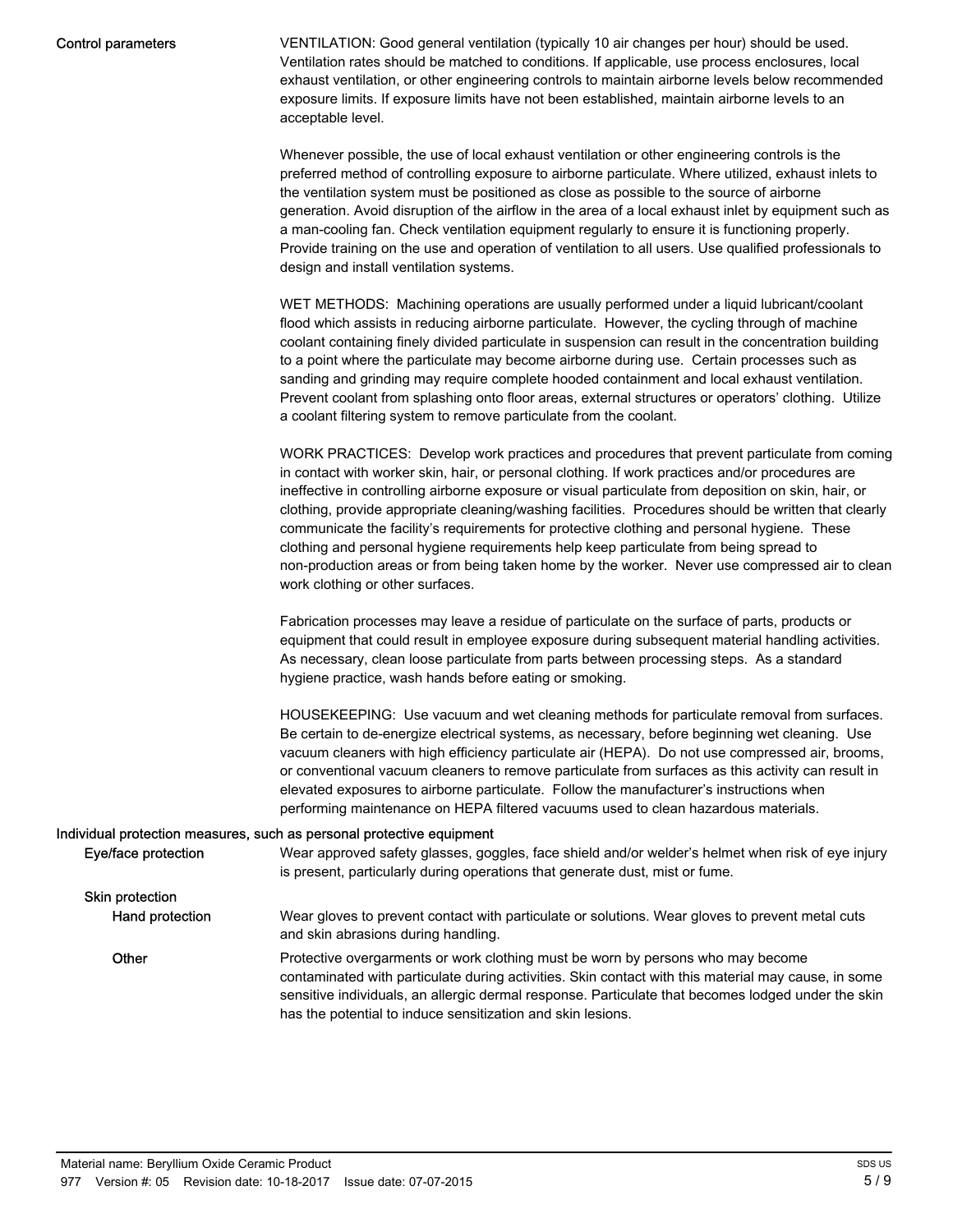| Respiratory protection         | When airborne exposures exceed or have the potential to exceed the occupational exposure<br>limits, approved respirators must be used as specified by an Industrial Hygienist or other qualified<br>professional. Respirator users must be medically evaluated to determine if they are physically<br>capable of wearing a respirator. Quantitative and/or qualitative fit testing and respirator training<br>must be satisfactorily completed by all personnel prior to respirator use. Users of tight fitting<br>respirators must be clean shaven on those areas of the face where the respirator seal contacts the<br>face. Use pressure-demand airline respirators when performing jobs with high potential exposures<br>such as changing filters in a baghouse air cleaning device. |
|--------------------------------|------------------------------------------------------------------------------------------------------------------------------------------------------------------------------------------------------------------------------------------------------------------------------------------------------------------------------------------------------------------------------------------------------------------------------------------------------------------------------------------------------------------------------------------------------------------------------------------------------------------------------------------------------------------------------------------------------------------------------------------------------------------------------------------|
| <b>Thermal hazards</b>         | Not applicable.                                                                                                                                                                                                                                                                                                                                                                                                                                                                                                                                                                                                                                                                                                                                                                          |
| General hygiene considerations | Handle in accordance with good industrial hygiene and safety practice.                                                                                                                                                                                                                                                                                                                                                                                                                                                                                                                                                                                                                                                                                                                   |
|                                |                                                                                                                                                                                                                                                                                                                                                                                                                                                                                                                                                                                                                                                                                                                                                                                          |

## 9. Physical and chemical properties

## Appearance

| Physical state                                    | Solid.                     |
|---------------------------------------------------|----------------------------|
| Form                                              | Various shapes.            |
| Color                                             | White.                     |
| Odor                                              | Not applicable.            |
| Odor threshold                                    | Not applicable.            |
| рH                                                | Not applicable.            |
| Melting point/freezing point                      | 4586 °F (2530 °C)          |
| Initial boiling point and boiling<br>range        | 7052 °F (3900 °C)          |
| Flash point                                       | Not applicable.            |
| <b>Evaporation rate</b>                           | Not applicable.            |
| Flammability (solid, gas)                         | Not applicable.            |
| Upper/lower flammability or explosive limits      |                            |
| <b>Flammability limit - lower</b><br>(%)          | Not applicable.            |
| Flammability limit - upper<br>(%)                 | Not applicable.            |
| Explosive limit - lower (%)                       | Not applicable.            |
| Explosive limit - upper (%)                       | Not applicable.            |
| Vapor pressure                                    | 6.67 kPa at 25°C estimated |
| Vapor density                                     | Not applicable.            |
| Relative density                                  | Not applicable.            |
| Solubility(ies)                                   |                            |
| Solubility (water)                                | Not applicable.            |
| <b>Partition coefficient</b><br>(n-octanol/water) | Not available.             |
| Auto-ignition temperature                         | Not applicable.            |
| Decomposition temperature                         | Not applicable.            |
| Viscosity                                         | Not applicable.            |
| Other information                                 |                            |
| <b>Density</b>                                    | 3.01 g/cm3 estimated       |
| Molecular formula                                 | Be-O                       |
| Molecular weight                                  | 25.01 g/mol                |
| Specific gravity                                  | 1.85 estimated             |
|                                                   |                            |

## 10. Stability and reactivity

Reactivity The product is stable and non-reactive under normal conditions of use, storage and transport.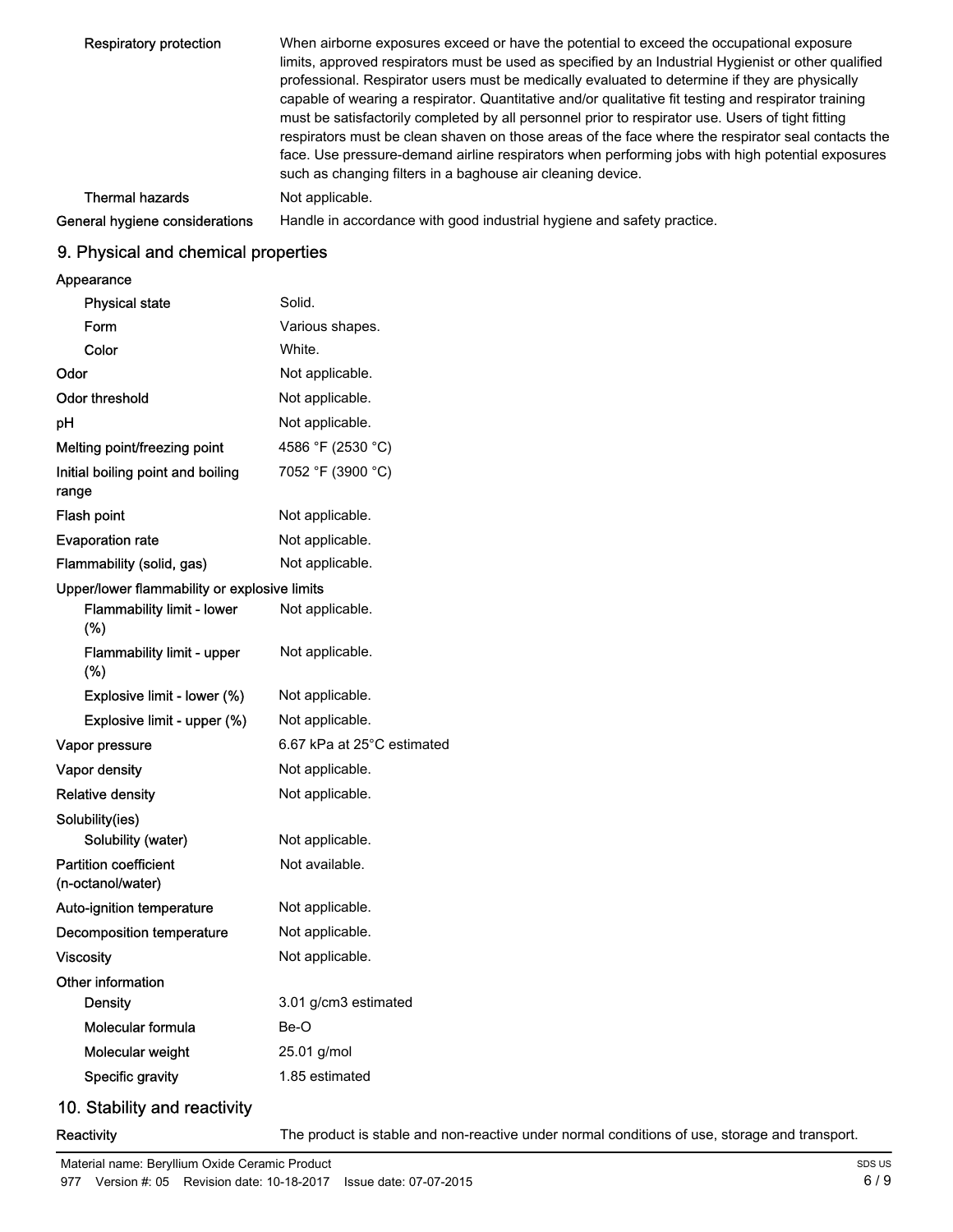| <b>Chemical stability</b>                                                                                 | Material is stable under normal conditions.                                                              |  |  |
|-----------------------------------------------------------------------------------------------------------|----------------------------------------------------------------------------------------------------------|--|--|
| Possibility of hazardous<br>reactions                                                                     | Hazardous polymerization does not occur.                                                                 |  |  |
| Conditions to avoid                                                                                       | Avoid dust formation. Contact with acids. Contact with alkalis.                                          |  |  |
| Incompatible materials                                                                                    | Strong acids, alkalies and oxidizing agents.                                                             |  |  |
| Hazardous decomposition<br>products                                                                       | No hazardous decomposition products are known.                                                           |  |  |
| 11. Toxicological information                                                                             |                                                                                                          |  |  |
| Information on likely routes of exposure                                                                  |                                                                                                          |  |  |
| Inhalation                                                                                                | May cause damage to organs (respiratory system) through prolonged or repeated exposure.                  |  |  |
| <b>Skin contact</b>                                                                                       | Not likely, due to the form of the product.                                                              |  |  |
| Eye contact                                                                                               | Not likely, due to the form of the product.                                                              |  |  |
| Ingestion                                                                                                 | Not likely, due to the form of the product.                                                              |  |  |
| Symptoms related to the<br>physical, chemical and<br>toxicological characteristics                        | Respiratory disorder.                                                                                    |  |  |
| Information on toxicological effects                                                                      |                                                                                                          |  |  |
| <b>Acute toxicity</b>                                                                                     | Based on available data, the classification criteria are not met.                                        |  |  |
| Skin corrosion/irritation                                                                                 | Not likely, due to the form of the product.                                                              |  |  |
| Serious eye damage/eye<br>irritation                                                                      | Not likely, due to the form of the product.                                                              |  |  |
| Respiratory or skin sensitization                                                                         |                                                                                                          |  |  |
| <b>ACGIH sensitization</b>                                                                                |                                                                                                          |  |  |
| BERYLLIUM AND COMPOUNDS, SOLUBLE AND<br>INSOLUBLE COMPOUNDS, AS BE, INHALABLE<br>FRACTION (CAS 1304-56-9) | Respiratory sensitization                                                                                |  |  |
| Respiratory sensitization                                                                                 | May cause damage to organs (respiratory system) through prolonged or repeated exposure.                  |  |  |
| <b>Skin sensitization</b>                                                                                 | Not a skin sensitizer.                                                                                   |  |  |
| Germ cell mutagenicity                                                                                    | Due to lack of data the classification is not possible.                                                  |  |  |
| Carcinogenicity                                                                                           | Cancer hazard.                                                                                           |  |  |
| IARC Monographs. Overall Evaluation of Carcinogenicity                                                    |                                                                                                          |  |  |
| Beryllium Oxide (CAS 1304-56-9)                                                                           | 1 Carcinogenic to humans.<br>OSHA Specifically Regulated Substances (29 CFR 1910.1001-1050)              |  |  |
| Not regulated.                                                                                            |                                                                                                          |  |  |
|                                                                                                           | US. National Toxicology Program (NTP) Report on Carcinogens                                              |  |  |
| Beryllium Oxide (CAS 1304-56-9)                                                                           | Known To Be Human Carcinogen.                                                                            |  |  |
| Reproductive toxicity                                                                                     | Not classified.                                                                                          |  |  |
| Specific target organ toxicity -<br>single exposure                                                       | Not classified.                                                                                          |  |  |
| Specific target organ toxicity -<br>repeated exposure                                                     | May cause damage to organs (respiratory system) through prolonged or repeated exposure by<br>inhalation. |  |  |
| Aspiration hazard                                                                                         | Due to lack of data the classification is not possible.                                                  |  |  |
| <b>Chronic effects</b>                                                                                    | Hazardous by OSHA criteria. May cause damage to organs through prolonged or repeated<br>exposure.        |  |  |
| <b>Further information</b>                                                                                | Symptoms may be delayed.                                                                                 |  |  |
| 12. Ecological information                                                                                |                                                                                                          |  |  |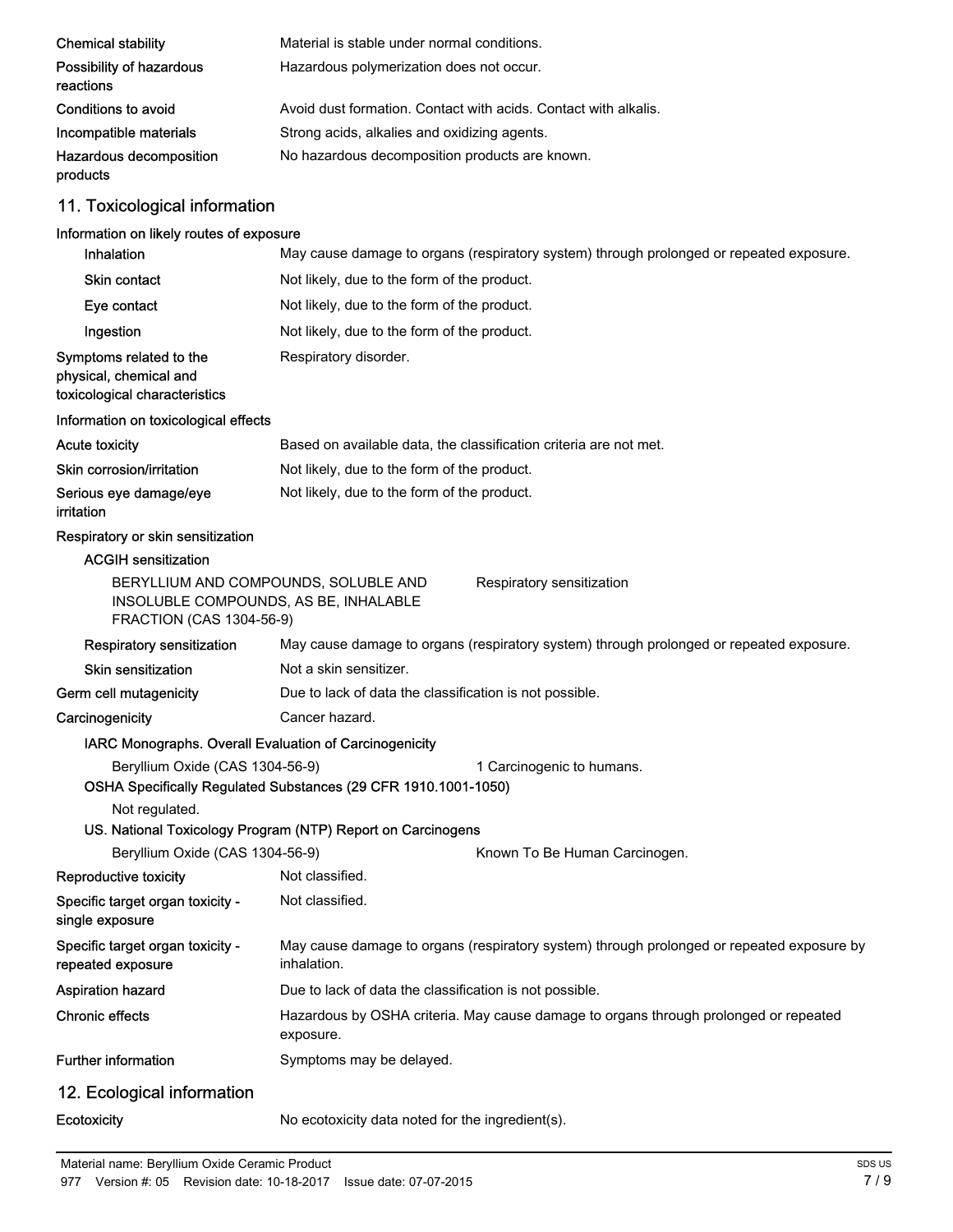| Persistence and degradability            | No data is available on the degradability of this product.                                                                                                                                                                                                                                                                                                                |
|------------------------------------------|---------------------------------------------------------------------------------------------------------------------------------------------------------------------------------------------------------------------------------------------------------------------------------------------------------------------------------------------------------------------------|
| Bioaccumulative potential                | Not available.                                                                                                                                                                                                                                                                                                                                                            |
| Mobility in soil                         | Not available.                                                                                                                                                                                                                                                                                                                                                            |
| Other adverse effects                    | Not available.                                                                                                                                                                                                                                                                                                                                                            |
| 13. Disposal considerations              |                                                                                                                                                                                                                                                                                                                                                                           |
| <b>Disposal instructions</b>             | Material should be recycled if possible. Disposal recommendations are based on material as<br>supplied. Disposal must be in accordance with current applicable laws and regulations, and<br>material characteristics at time of disposal. When this product as supplied is to be discarded as<br>waste, it does not meet the definition of a RCRA waste under 40 CFR 261. |
| Waste from residues / unused<br>products | Empty containers or liners may retain some product residues. This material and its container must<br>be disposed of in a safe manner (see: Disposal instructions).                                                                                                                                                                                                        |
| Contaminated packaging                   | Empty containers should be taken to an approved waste handling site for recycling or disposal.<br>Since emptied containers may retain product residue, follow label warnings even after container is<br>emptied.                                                                                                                                                          |

## 14. Transport information

#### **DOT**

Not regulated as dangerous goods.

#### IATA

Not regulated as dangerous goods.

#### IMDG

Not regulated as dangerous goods.

## 15. Regulatory information

#### US federal regulations

All components are on the U.S. EPA TSCA Inventory List. This product is a "Hazardous Chemical" as defined by the OSHA Hazard Communication Standard, 29 CFR 1910.1200.

#### TSCA Section 12(b) Export Notification (40 CFR 707, Subpt. D)

Not regulated.

#### CERCLA Hazardous Substance List (40 CFR 302.4)

Beryllium Oxide (CAS 1304-56-9) Listed.

#### SARA 304 Emergency release notification

Not regulated.

#### OSHA Specifically Regulated Substances (29 CFR 1910.1001-1050)

Not regulated.

Hazard categories

#### Superfund Amendments and Reauthorization Act of 1986 (SARA)

Immediate Hazard - Yes Delayed Hazard - Yes Fire Hazard - No Pressure Hazard - No Reactivity Hazard - No

#### SARA 302 Extremely hazardous substance

Not listed.

#### SARA 311/312 Hazardous Yes

chemical

#### SARA 313 (TRI reporting)

| Chemical name   | <b>CAS number</b> | % by wt. |
|-----------------|-------------------|----------|
| Beryllium Oxide | 1304-56-9         | 100      |

## Other federal regulations

## Clean Air Act (CAA) Section 112 Hazardous Air Pollutants (HAPs) List

Beryllium Oxide (CAS 1304-56-9)